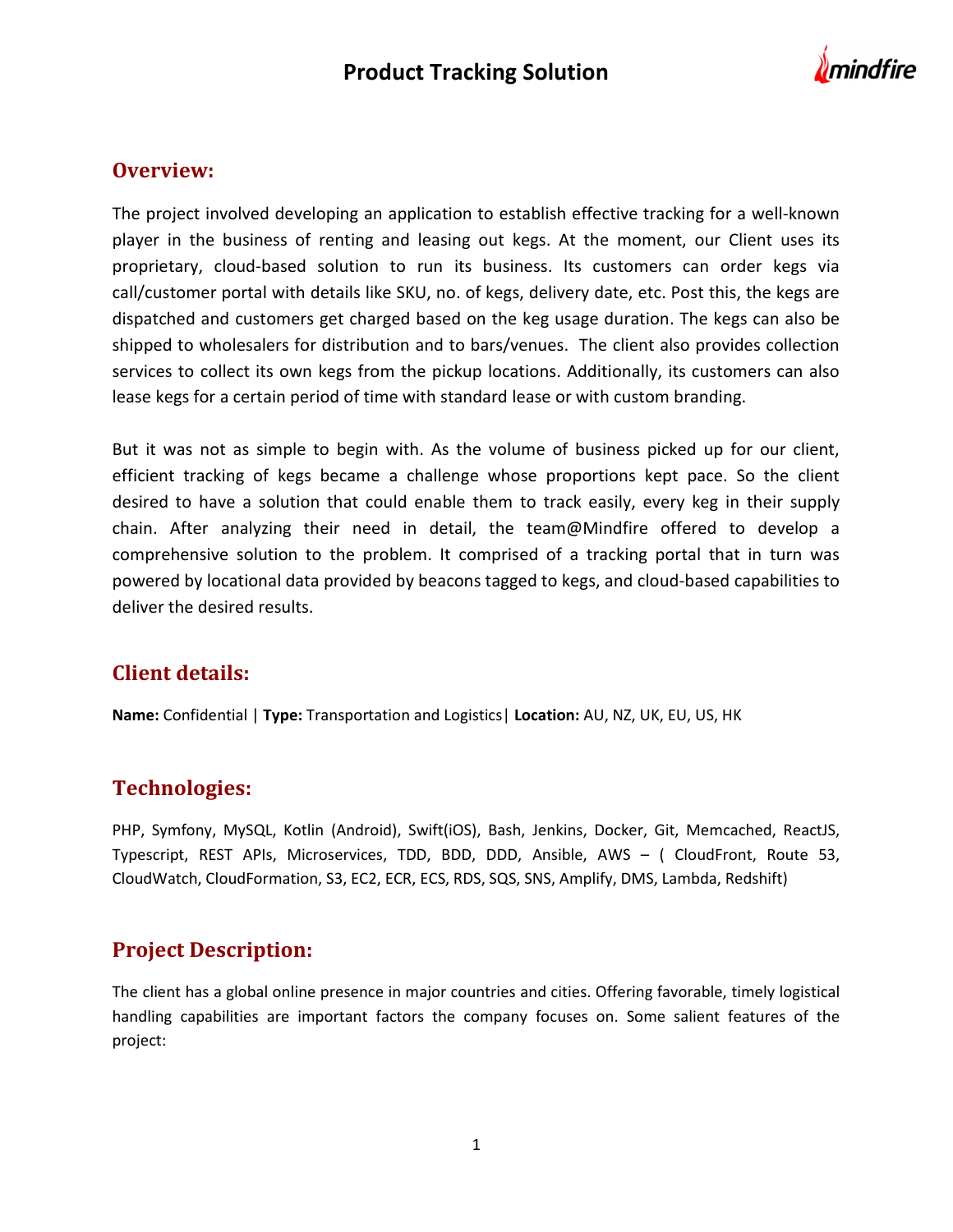# Product Tracking Solution



#### Customer Portal:

The customer can place and track orders from the portal with the order details. They can also use it for tracking their kegs, viewing monthly statements and other business reports.

#### Operations Portal:

The internal team used this portal to view orders, keg movements, assign warehouses for customer orders, add new/update existing customers, locations, kegs and other data required by the system to run business.

#### Mobile Apps:

There are Android and iOS apps for the business that are used by all the people throughout the supply chain to scan the kegs and dispatch them from one to another location.

#### Tracking Microservice:

This Microservice processes the pings coming from the devices and translates them into the keg movements. It also sends the movement details to other Microservices to translate them into dispatches for further use like billing, asset movement path tracing etc.

The third party cloud receives pings from trackers and sends location and telemetry pings to the servers.

#### Billing Microservice:

This Microservice handles the billing operations like generating charges, invoices etc. and sends this data to other Microservices to carry out further operations in the system.

#### API Microservice:

This is the service hosting RESTful APIs consumed by clients to perform the operations required by users directly on a regular basis. It also communicates with other Microservices in the system to delegate the tasks and retrieves billing and tracking data to show to the customers.